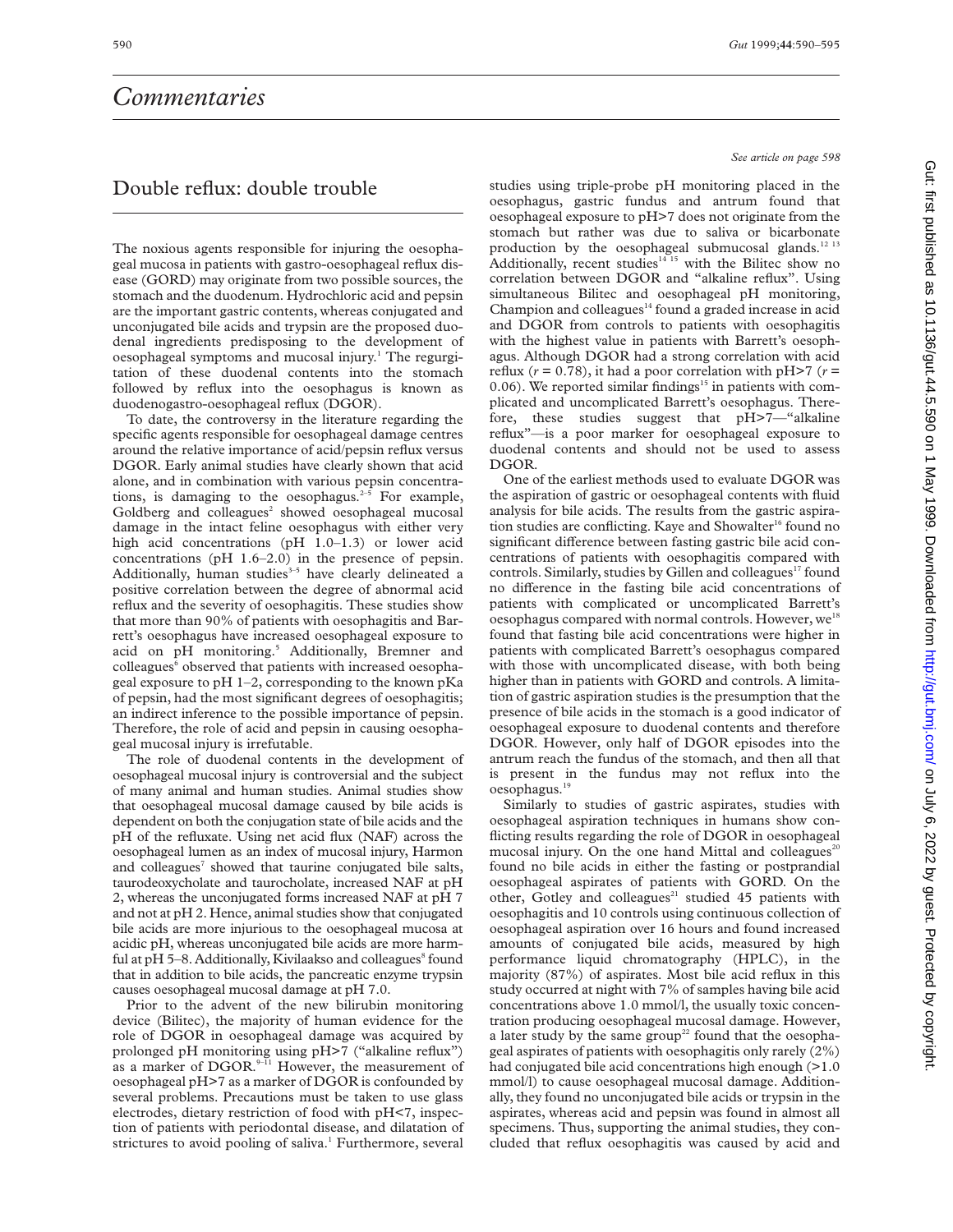pepsin with bile acids and trypsin having insignificant roles. Similarly, a recent study by Kauer and colleagues<sup>23</sup> in  $43$ normal subjects and 37 patients with GORD found higher concentrations of glycocholic and glycochenodeoxycholic bile acids in the oesophageal aspirates of patients with GORD. However, only two of 37 patients had bile acid concentrations above 1.0 mmol/l.

In this issue (see page 598), Nehra *et al* used a new oesophageal aspiration technique in an attempt to clarify further the role of DGOR in patients with acid reflux disease. They studied 10 asymptomatic subjects and 30 patients with symptoms of GORD including 10 patients with Barrett's oesophagus. All patients underwent 15 hour continuous oesophageal aspiration with simultaneous pH monitoring. Using a newly modified HPLC technique, they found significantly (p<0.05) higher concentrations of bile acids in patients with oesophagitis (124 µmol/l) and Barrett's oesophagus (181 µmol/l) than controls (0 µmol/l). Furthermore, they showed that the predominant bile acids detected were cholic, taurocholic and glycocholic acids. Importantly, they were able to correlate the degree of bile acid reflux with the pH of the refluxate, finding a temporal relation between acid and taurine conjugated bile acid reflux in the distal oesophagus of patients with GORD (*r* = 0.58,  $p = 0.009$ ). This finding confirms our recent report<sup>18</sup> in which we found that the most (70–90%) DGOR measured by the Bilitec in patients with GORD or Barrett's oesophagus occurs in an acidic (pH<4) milieu, suggesting that acid and DGOR may both be important in causing oesophageal mucosal damage. Furthermore, we<sup>18</sup> showed that acid and DGOR occur simultaneously more commonly in patients with Barrett's oesophagus (90–100%) than patients with GORD but without Barrett's oesophagus (50–80%), suggesting an important synergistic role for acid and DGOR in patients with Barrett's oesophagus. Additionally, the study by Nehra *et al* confirmed the results from animal studies showing that the taurine conjugated bile acids may be the important bile constituents responsible for oesophageal damage in an acidic milieu.

However, several important points discussed by these authors require further clarification. Nehra *et al* found that up to 20% of their patients with GORD have DGOR without acid reflux. Therefore, they concluded that DGOR without acid reflux is damaging to the oesophageal mucosa, and "explains why 15–20% of patients with GORD fail to respond to acid suppression therapy." However, this conclusion is beyond the scope of their study and is not supported by other reports. We<sup>18</sup> did not find a significant degree of DGOR without acid reflux in patients with GORD or Barrett's oesophagus. Furthermore, studies show that nearly all patients with GORD and oesophagitis can be treated successfully with adequate acid suppression.<sup>24 25</sup> The  $15-20\%$  treatment failure rate reported in the literature is usually the result of inadequate acid suppression<sup>25</sup> in drug studies using fixed doses of proton pump inhibitors (PPIs) and is not a function of bile induced oesophageal damage. Furthermore, several studies show that acid suppression with omeprazole reduces oesophageal exposure to acid reflux and also decreases DGOR, most likely by reducing the gastric volume available to reflux into the oesophagus.14 26 Outside isolated case reports, there is currently little convincing human evidence for the damaging potential of DGOR without acid reflux. For example, studies by Sears and colleagues<sup>27</sup> in patients with a partial gastrectomy who had prolonged and significant DGOR measured by the Bilitec found that only the patients with concomitant acid reflux had oesophagitis. In this study, the group of patients with DGOR without acid reflux had upper gastroinestinal symptoms (regurgitation, bloating, nausea, and vomiting) but did not have any

signs of oesophageal mucosal damage, suggesting that DGOR without acid reflux may cause oesophageal symptoms but does not frequently cause oesophagitis in humans. The symptoms in these patients were successfully treated in 70% of cases using high dose propulsid (20 mg po qid).28 In those unresponsive to this medical therapy, surgical intervention (Roux-en-Y diversion) can result in adequate symptom relief.

Therefore, currently the literature suggests that both acid and DGOR in patients with GORD and an intact stomach may be important in causing oesophageal mucosal damage. Based on the currently available data, there is no evidence for the damaging potential of DGOR alone without acid reflux in the human oesophagus. Additionally, studies now show that, in an acidic refluxate, taurine conjugated bile acids are the important human bile constituents causing oesophageal damage. In this group of patients, acid suppression with PPIs can reduce both oesophageal acid exposure and DGOR. The reduction in DGOR is most likely related to the reduction in gastric volume secondary to inhibition of acid release by the gastric PPIs. Additionally, conjugated bile acids are precipitated out of solution and pepsin is inactivated at the higher intragastric and intra-oesophageal pH environments created by the PPIs. Therefore, medical treatment with PPIs or antireflux surgery seems to offer equal protection against the damaging effects of both acid and DGOR in patients with complicated GORD or Barrett's oesophagus.

> M F VAEZI J E RICHTER

*Centre for Swallowing and Oesophageal Diseases, Department of Gastroenterology, Cleveland Clinic Foundation, 9500 Euclid Avenue, Cleveland, OH 44195, USA*

- 1 Vaezi MF, Singh S, Richter JE. Role of acid and duodenogastric reflux in esophageal mucosal injury: a review of animal and human studies. *Gastro-*
- 2 Goldberg HI, Dodds WJ, Gee S, *et al*. Role of acid and pepsin in acute
- experimental esophagitis. *Gastroenterology* 1969;**56**:223–30. 3 Iascone C, DeMeester TR, Little AG, *et al*. Barrett's esophagus: functional abnormalities, malignant degeneration, and surgical management. *Arch Surg* 1983;**118**:543–9.
- 4 Stein HJ, Hoeft S, DeMeester TR. Reflux and motility pattern in Barrett's esophagus. *Dis Esoph* 1992;**5**:21–8. 5 DeMeester TR, Wernly JA, Little AG, *et al*. Technique, indications and
- clinical use of 24-hour esophageal pH monitoring. *J Thorac Cardiovasc Surg* 1980;**79**:656–70.
- 6 Bremner RM, Crookes PF, DeMeester TR, *et al*. Concentration of refluxed acid and esophageal mucosal injury. *Am J Surg* 1992;164:522–7.<br>7 Harmon JW, Johnson LF, Maydonovitch CL. Effects of acid and bile salts on
- the rabbit esophageal mucosa. *Dig Dis Sci* 1981;26:65–72.<br>8 Kivilaakso E, Fromm D, Silen W. Effect of bile salts and related compounds
- on isolated esophageal mucosa. *Surgery* 1980;**87**:280–5. 9 Pellegrini CA, DeMeester TR, Wernly JA, *et al*. Alkaline gastroesophageal
- reflux. *Am J Surg* 1978;**75**:177–84. 10 Attwood SEA, DeMeester TR, Bremner CG, *et al*. Alkaline gastroesopha-
- geal reflux: implications in the development of complications in Barrett's<br>clummar-lined lower esophagus. *Surgery* 1989;106:764-76.<br>11 Attwood SEA, Ball CS, Barlow AP, et al. Role of intragastric and<br>intra-oesophageal al
- pH environment in controls and patients with gastro-oesophageal reflux disease.  $Gut$  1993;34:309-16.
- disease. *Gut* 1993;**34**:309–16.<br>
13 Devault KR, Georgeson S, Castell DO. Salivary stimulation mimics esopha-<br>
geal exposure to refluxed duodenal contents. *Am J Gastroenterol*<br>
1993;**88**:1040–3.
- 14 Champion G, Richter JE, Vaezi MF, *et al*. Duodenogastroesophageal reflux: relationship to pH and importance in Barrett's esophagus. *Gastroenterology* 1994;**107**:747–54.
- 15 Vaezi MF, Richter JE. Synergism of acid and duodenogastroesophageal reflux in complicated Barrett's esophagus. *Surgery* 1994;**117**:699–704.
- 16 Kaye MD, Showalter JP. Pyloric incompetence in patients with symptomatic gastroesophageal reflux. *J Lab Clin Med* 1974;**83**:198–206.
- 17 Gillen P, Keeling P, Byrne PJ, *et al*. Importance of duodenogastric reflux in the pathogenesis of Barrett's oesophagus. *Br J Surg* 1988;**75**:540–3.
- 18 Vaezi MF, Richter JE. Role of acid and duodenogastroesophageal reflux in gastroesophageal reflux disease. *Gastroenterology* 1996;**111**:1192–9. 19 Mattioli S, Pilotti V, Felice V, *et al*. Ambulatory 24-hour pH monitoring of
- the esophagus, fundus and antrum. *Dig Dis Sci* 1990;**35**:929–38. 20 Mittal RK, Reuben A, Whitney JO, *et al*. Do bile acids reflux into the esophagus? A study in normal subjects and patients with GERD. *Gastroen-*
- *terology* 1987;**92**:371–5. 21 Gotley DC, Morgan AP, Cooper MJ. Bile acid concentrations in the reflux-
- ate of patients with reflux oesophagitis. *Br J Surg* 1988;**75**:587–90.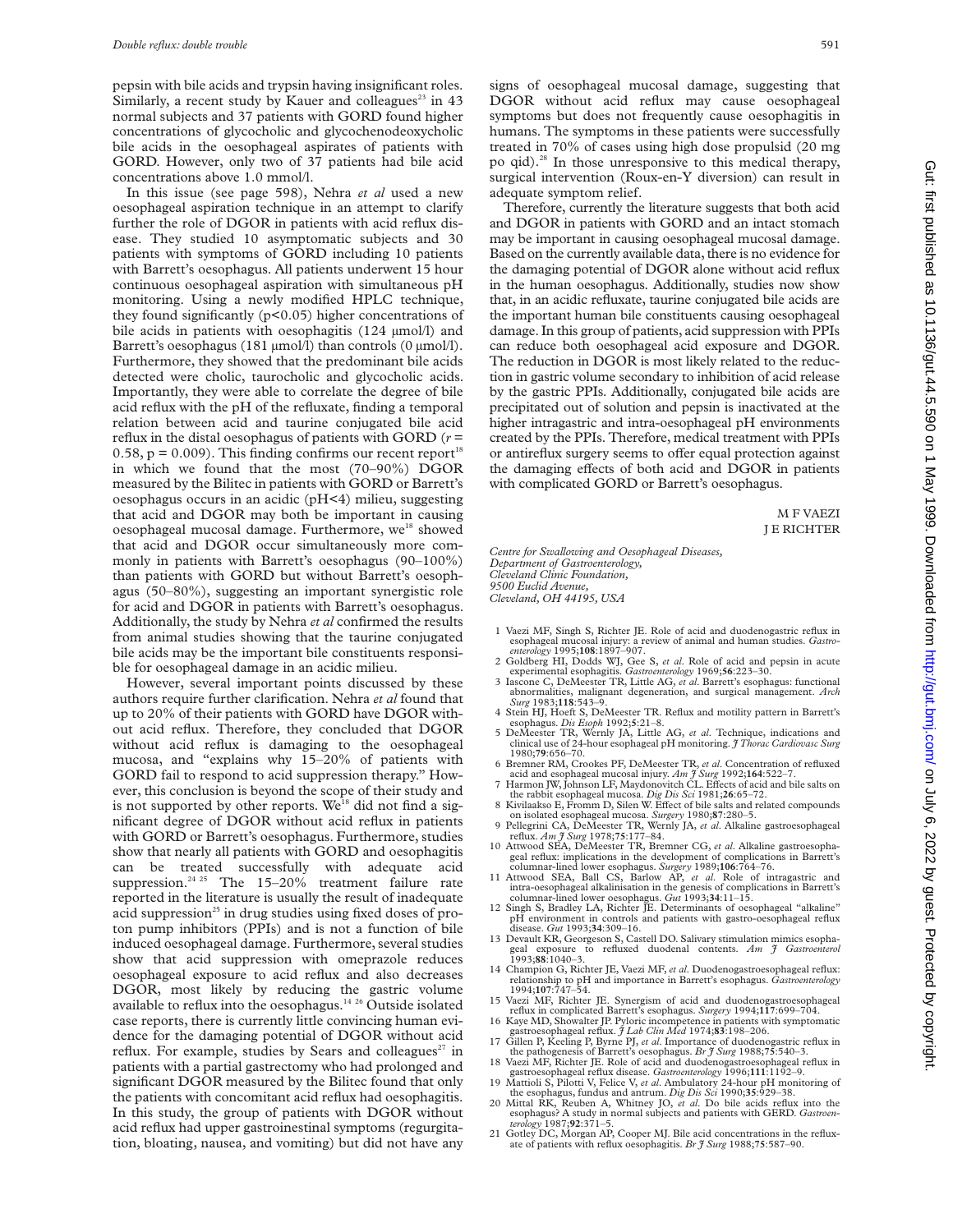- 22 Gotley DC, Morgan AP, Ball D, *et al*. Composition of gastro-oesophageal refluxate. *Gut* 1991;**32**:1093–9.
- 23 Kauer WKH, Peters JH, DeMeester TR, *et al*. Composition and concentration of bile acid reflux into the esophagus of patients with gastroesophageal reflux disease. *Surgery* 1997;**122**:874–81.
- 24 Holloway RH, Dent J, Narielvala F, *et al*. Relation between oesophageal acid exposure and healing with omeprazole in patients with severe reflux oesophagitis. *Gut* 1996;**38**:649–54.
- 25 Hendel J, Hendel L, Hage E, *et al*. Monitoring of omeprazole treatment in

# Is mycophenolate mofetil a new alternative in the treatment of inflammatory bowel disease?

As knowledge of the overactive immune response becomes clearer, the treatment of inflammatory bowel disease (IBD) continues to evolve rapidly from the use of antiinflammatory agents to the use of immunomodulatory agents. A wide variety of medications have been shown to be effective in both uncontrolled and controlled trials in either or both ulcerative colitis and Crohn's disease.<sup>1</sup> These include 6-mercaptopurine (6-MP), azathioprine, methotrexate, cyclosporine,<sup>2</sup> tacrolimus, interleukin 10, ISIS 2302, and infliximab (a monoclonal antibody against tumour necrosis factor  $\alpha$ ).

In this issue (see page 625) a randomised trial reports that treatment with mycofenolate mofetil (MMF) plus steroids was as effective as the combination of azathioprine plus steroids in obtaining a clinical response in chronic active Crohn's disease. The study further suggests that onset of remission was more rapid in those patients with highly active disease and that there were few adverse side effects.

6-Mercaptopurine and its parent drug azathioprine are currently the agents of choice for the treatment of Crohn's disease (and in my experience, for ulcerative colitis as well). Several enzyme systems convert 6-MP to either inactive metabolites or to the 6-thioguanine nucleotides which are purine antagonists and inhibit synthesis of protein, RNA and DNA.

Although 6-MP and azathioprine are effective in the treatment of Crohn's disease, there was an unfortunate delay in the acceptance of the efficacy of these agents because of the faulty design in the National Cooperative Crohn's Disease Study.3 This trial studied three agents: steroids, sulfasalazine and azathioprine. The 17 week design failed to account for the slow onset of action of azathioprine (mean of 3.1 months) and missed potential late responders. However, it has become clear from multiple trials and a meta-analysis<sup>4</sup> that azathioprine/6-MP are effective both in treating active Crohn's disease and in maintaining remission. Complete closure of fistula is observed in about 30% of patients with improvement in another 25%, whereas consistent response of fistula has not been observed with either 5-aminosalicylic acid agents or steroids. Although the role of combined anti-metabolites and steroids has been controversial because of limited data, the meta-analysis suggests this combination may lead to a higher response rate, with the requirement for less steroids in the long term. Steroid sparing has been confirmed in most studies as well as in the meta-analysis. As regards toxicity, the long term use of azathioprine/6-MP has not been associated with an increase in the development of carcinomas or lymphomas. Several reports in patients with IBD, other immune disorders and transplant patients have

gastroesophageal reflux disease. *Eur J Gastroenterol Hepatol* 1996;**8**:417–20. 26 Marshall REK, Anggiansah A, Owen WA, *et al*. The relation between acid and bile reflux and symptoms in gastro-oesophageal reflux disease. *Gut*

- 1997;**40**:182–7. 27 Sears RJ, Champion G, Richter JE. Characteristics of partial gastrectomy (PG) patients with esophageal symptoms of duodenogastric reflux. *Am J*
- *Gastroenterol* 1995;**90**:211–15. 28 Vaezi MF, Sears R, Richter JE. Placebo-controlled trial of cisapride in postgastrectomy patients with duodenogastroesophageal reflux. *Dig Dis Sci* 1996;**41**:754–63.

*See article on page 625*

also shown no problem with the use of these agents in pregnancy.

Although there are few controlled trials, several uncontrolled studies have shown that azathioprine/6-MP have a similar efficacy in ulcerative colitis. The response rate in the largest series has shown complete clinical remission in over 60% and a partial response in  $24%$  of patients.<sup>5</sup> A single controlled trial has also demonstrated maintenance of remission with azathioprine compared with placebo. Several smaller series have shown that azathioprine/6-MP can maintain remission in severe steroid refractory ulcerative colitis once remission has been induced by cyclosporine. Some clinicians have failed to recognise that early institution of azathioprine/6-MP will significantly reduce the need for subsequent colectomy. A multicentre placebo controlled trial is starting in this year to evaluate the maintenance of efficacy of azathioprine after a severe attack of ulcerative colitis.

With such a clear record of efficacy for azathioprine/6-MP, how should we now evaluate the role of MMF in the treatment of Crohn's disease (and possibly ulcerative colitis)? MMF is a non-competitive selective and reversible inhibitor of inosine monophosphate dehydrogenase (IMP).<sup>6</sup> Inhibition of IMP depletes guanosine nucleotides in B and T lymphocytes. As it inhibits the de novo pathway of purine synthesis that is used differentially by lymphocytes, it might be predicted to have a greater immunosuppressive activity than azathioprine, especially in relation to toxicity.

There have been three randomised placebo controlled trials in transplant patients comparing MMF with either placebo or azathioprine in combination therapy with cyclosporine and steroids. Acute rejection was significantly reduced with MMF compared with either placebo or azathioprine. However, there were no differences between the groups at six and 12 months in terms of graft loss or death. Therefore, significant long term data are limited.

Toxicity of MMF is dose related, with gastrointestinal disturbances (in which diarrhoea and vomiting are most prominent) as well as leucopenia and infectious events. Data on malignancies are limited, but results of initial studies seem to be similar to those seen with azathioprine. The drug is teratogenic in animals and patients are currently advised to avoid pregnancy.

In light of the this information, how should this initial report of the efficacy of MMF in the treatment of chronic active Crohn's disease be evaluated and what recommendations should be made? Although the study was performed well, it has several flaws. Firstly, neither patients nor investigators were blinded as to which medication they were receiving. All patients were said to have chronically active disease, but the severity of a similar degree is questionable as several patients entered into the trial had Crohn's disease activity indexes (CDAI) under 200. A CDAI of this level would constitute mild disease. Secondly, as 5 mg prednisolone was given as maintenance treatment we cannot evaluate complete steroid sparing. I have always felt that complete steroid withdrawal is essential when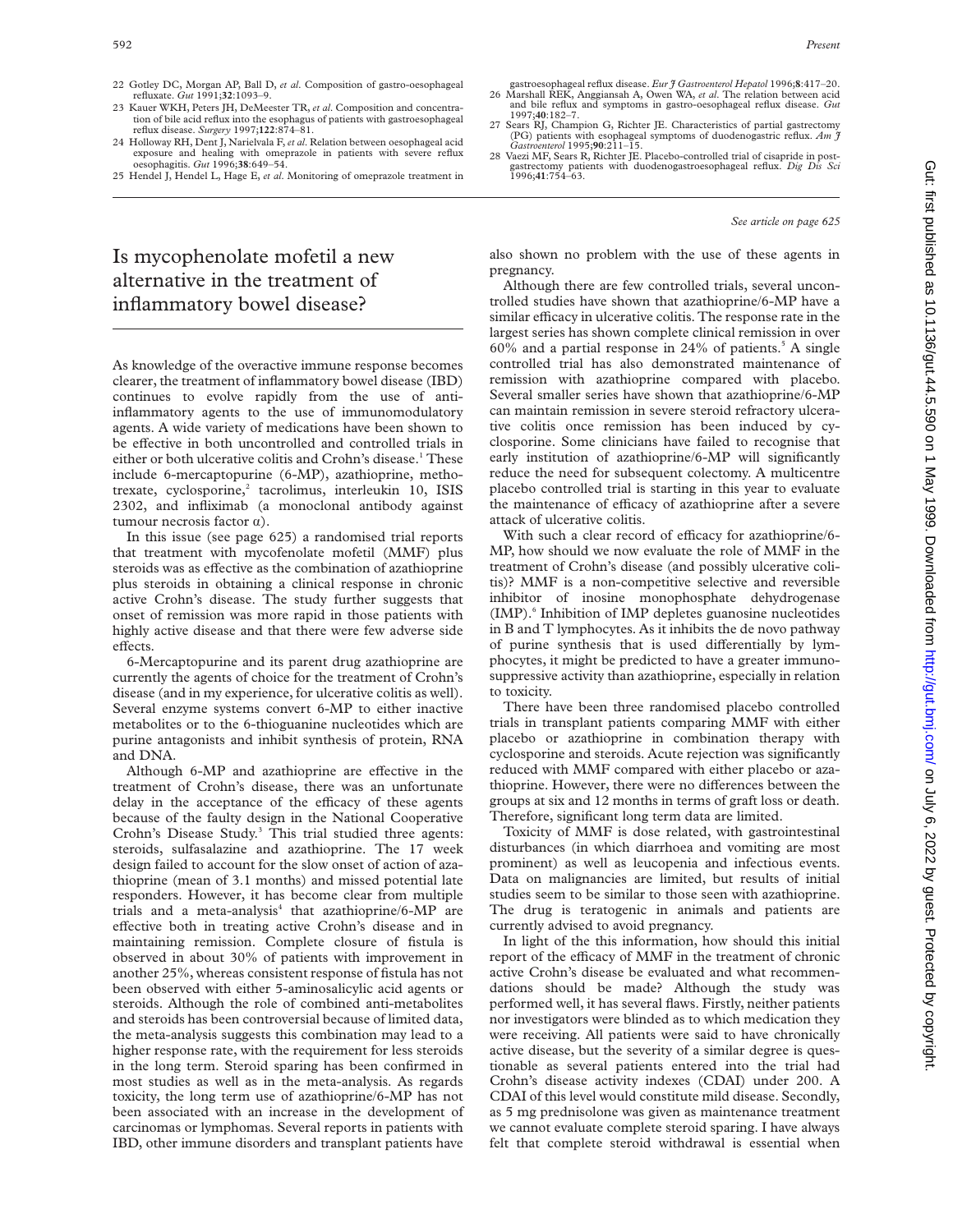evaluating the efficacy of any drug in the treatment of Crohn's disease.

If future trials confirm a more rapid short term response in severe disease, it would be a strong indication for the use of MMF. However, before MMF can be considered superior to current treatment, controlled trials will be required to show complete steroid sparing, long term efficacy as a maintenance agent, and less toxicity than azathioprine/ 6-MP. For the moment, other than being studied in a controlled trial, I agree with the authors that treatment with MMF should be strongly considered in chronically ill patients with IBD who are either allergic to or have not responded to azathioprine/6-MP.

> D H PRESENT *Clinical Professor of Medicine*

### Beans means lectins

Lectins are proteins or glycoproteins of non-immune origin that bind specifically to carbohydrates. They usually, and arguably by definition, have at least two binding sites per molecule and tend to agglutinate cells to which they bind. They are ubiquitous in living matter, whether of plant or animal origin.<sup>1</sup> Animal lectins include the selectins which are responsible for leucocyte–endothelial interactions, the hepatocyte galactose binding lectin responsible for removing aging, desialylated, glycoproteins from circulation (the asialoglycoprotein receptor), the circulating mannose binding lectin which functions as a complement protein, and the intracellular galectins (galactose binding lectins) whose natural functions have yet to be determined. Microbial lectins include the adhesins that are essential for the pathogenicity of many enteric organisms. Plant lectins are particularly plentiful in seeds and nuts. They are typically globular proteins which are highly resistant to digestion by mammalian enzymes and survive passage though the digestive tract. Their functions in the plant are unclear but probably include growth promoting and antifungal effects. Lectins usually have an effect on the cells to which they bind. Mitogenic functions have long been recognised—for example, for concanavalin A and phytohaemagglutinin. Although the effects of toxic lectins, such as phytohaemagglutinin (red kidney bean lectin) in undercooked chilli con carne, on the gut are well recognised, the interaction between non-toxic dietary lectins and the intestine has been relatively little studied until recently.

In this issue (see page 709), Jordinson and colleagues report that the broad bean lectin inhibits proliferation without apparent cytotoxicity and stimulates differentiation and protein synthesis. This is an unusual and intriguing combination of effects. As is currently the case for most of the known lectin effects, the mechanism is unclear but evidence is presented that the effect on differentiation is related to the adhesion molecule ep-CAM. The lectin is similar in some respects to the non-toxic antiproliferative lectin in the common edible mushroom (*Agaricus bisporus*).<sup>2</sup> We have recently found that this lectin becomes internalised and selectively blocks nuclear-localisingsequence-dependent nuclear protein import.<sup>3</sup> It differs from the broad bean lectin however in that it inhibits rather than stimulates protein synthesis. Care needs to be taken however not to extrapolate too far from results in one cell line to another and particularly when extrapolating from a

- 1 Hanauer SB. Drug therapy—inflammatory bowel disease. *N Engl J Med* 1996;**334**:841–8.
- 2 Sandborn WJ. A review of immune modifier therapy for inflammatory bowel disease: azathioprine, 6-mercaptopurine, cyclosporine and methotrexate. *Am J Gastroenterol* 1996;**91**:423–33.
- 3 Present DH. 6-mercaptopurine and other immunosuppressive agents in the treatment of Crohn's disease and ulcerative colitis. *Gastroenterol Clin North Am* 1989;**18**:57–71.
- 4 Pearson DC, May GR, Fick GH, *et al*. Azathioprine and 6-mercaptopurine in Crohn's disease—a meta-analysis. *Ann Intern Med* 1995;**122**:132–42. 5 George J, Present DH, Pou R, *et al*. The long term outcome of ulcerative
- colitis treated with 6-mercaptopurine. *Am J Gastroenterol* 1996;**91**:1711– 14.
- 6 Lipsky JJ. Drug profile—mycophenolate mofetil. *Lancet* 1996;**348**:1357–9.

### *See article on page 709*

malignant cell line to a whole animal. It is notable that the stimulation of differentiation is only seen in LS174T and not in HT29 or SW1222 cells. LS174T, unlike HT29, tend to form well differentiated goblet cells in confluent culture.4 Further studies are needed to determine which cell surface glycoproteins bind the lectin, remembering that quite different glycoproteins may express the same carbohydrate structure and it may be just one of these glycoprotein–lectin interactions that is responsible for initiating the differentiation effect. It will then be important to determine whether this broad bean lectin binding glycoprotein is present in the normal or diseased human intestine.

Jordinson and colleagues point out that lectins are plentiful in fruit and vegetables yet intake of these foods is protective against colon cancer, implying that this makes unlikely any connection between pro-proliferative plant lectins and colon cancer. However, this incompletely represents our lectin–galactose hypothesis for diet and colon cancer.5 The evidence that peanut ingestion stimulates rectal mucosal proliferation in individuals who express galactose on their mucosal glycoproteins $<sup>6</sup>$  we take</sup> as proof of concept of the principle that important functional interactions are likely to occur between intraluminal lectins and the increased galactose expressed by mucosal glycoproteins in colon cancer and premalignant disease, rather than proof that dietary galactose binding lectins will prove to be a major cause of colon cancer. We have pointed out that many of the intraluminal lectins will be of microbial origin and that the role of dietary galactose, which will competitively bind and therefore inhibit many of these lectins, may be a more important mechanism to explain the protective effect of fruit and vegetable fibre against colon cancer. A recent case control study of diet and colon cancer in Liverpool supports the protective effect of dietary galactose.<sup>8</sup>

It is not possible to predict what effects the broad bean lectin will have on the intact human intestine and Jordinson *et al*'s conclusion that the broad bean lectin taken in the diet "may slow progression of colon cancer" is interesting but highly speculative. There are many unpredictable factors which include possible interactions between the lectin and dietary carbohydrates, interaction between the lectin and intestinal bacteria, the ability of the lectin to resist heat and digestion, and the possibility that the lectin might have effects on cells other than colon epithelial cells. Pusztai and colleagues have shown that many of the toxic effects of some lectins are dependent on their interaction with the intestinal flora<sup>9</sup> and we have shown that dietary lectins may become internalised and circulate intact in the peripheral blood. $10$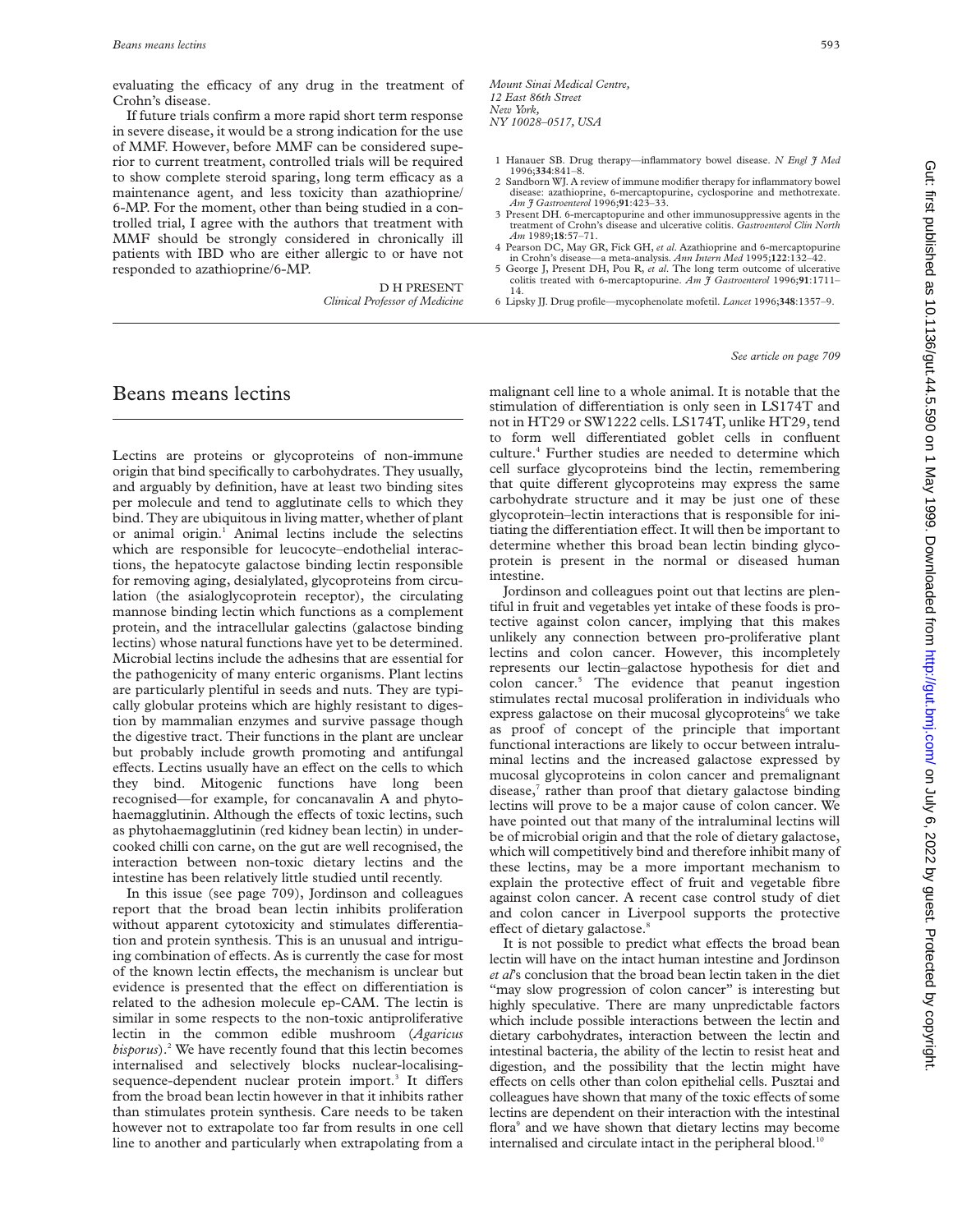The whole field of epithelial glycobiology and its implications for interaction between the mucosa and intraluminal lectins of dietary or microbial origin is fascinating and ripe for further study. Many of the glycosylation abnormalities found in colon cancer have been shown to correlate with invasive potential and ultimate prognosis. Some of the glycosylation changes are likely to be under genetic control—that is, as mucosally expressed blood group carbohydrate antigens. Much remains to be discovered about the nature of lectin–epithelial cell interactions and their implications for the functional importance of the regulation of glycosylation on cell surface and intracellular epithelial glycoproteins. Some of the plant lectins, such as the broad bean and mushroom lectins, may prove very useful tools in helping to identify key cellular glycoproteins involved in the regulation of proliferation and differentiation and its alteration in malignant disease.

J M RHODES

*Department of Medicine, University of Liverpool, Liverpool L69 3GA, UK email rhodesjm@liverpool.ac.uk*

# PBC and the gut: the villi atrophy, the plot thickens

An association between primary biliary cirrhosis (PBC) and coeliac disease now seems well established. Since the original description by Logan and colleagues, $<sup>1</sup>$  there have been</sup> several reports indicating an association and these have been strengthened by larger epidemiological studies.<sup>2–11</sup> In this issue (see page 736), Sørensen and colleagues publish their analysis of the prevalence of PBC in two populations of patients with coeliac disease, and confirm the association with a standardised incidence ratio of PBC in patients with coeliac disease of about 26. That separate evaluation of the two populations, Danes and Swedes (two countries with very different prevalences of coeliac disease), gave similar incidence ratios is strong evidence for a real association. If for no other reason, this paper deserves widespread recognition because it highlights the clinical insights that come from accurate and complete national morbidity and mortality registers. We in the United Kingdom would do well to learn from the Scandinavian example.

Last year Kingham and Parker showed, in a well defined population in Swansea, South Wales, that the prevalence of PBC in those followed for coeliac disease was 3% and the prevalence of coeliac disease in those with PBC was 6%.<sup>11</sup> In Northern Ireland, routine screening of 67 patients with PBC showed that 11% had IgA endomysial antibodies and of these, four agreed to have a duodenal biopsy which showed villous atrophy, giving a minimum prevalence rate of 7%.<sup>8</sup> These figures are considerably higher than those given by Sorensen *et al* who found 24 cases of PBC (0.3%) among 8631 coeliac patients followed in the Danish and Swedish populations. This 10-fold discrepancy between the Welsh and Scandinavian data may in part be due to real differences and in part to different methods. In Wales, all patients with PBC were screened for coeliac disease if they had signs or symptoms of malabsorption (steatorrhoea, haematinic deficiency, a positive family history or antigliadin antibodies present in serum); coeliac patients were screened for PBC if they had abnormal biochemistry. It is not clear in Sorensen *et al*'s paper whether all patients with

- 1 Pusztai A, Bardocz S (eds). *Lectins. Biomedical perspectives*. London: Taylor and Francis, 1995.
- 2 Yu L, Fernig DG, Smith JA, *et al*. Reversible inhibition of proliferation of epithelial cell lines by Agaricus bisporus (edible mushroom) lectin. *Cancer Res* 1993;**53**:4627–32.
- 3 Yu L-G, Fernig DG, White MRH, *et al*. Edible mushroom (Agaricus bisporus) lectin, which reversibly inhibits epithelial cell proliferation, blocks
- NLS-dependent nuclear protein import. *J Biol Chem* (in press).<br>4 Rutzky LP, Tomita JT, Calenoff MA, *et al.* Human colon adenocarcinoma cells. III. In vitro organoid expression and carcinoembryonic antigen kinetics in hollow fiber culture. *J Natl Cancer Inst* 1979;**63**:893–902.
- 5 Rhodes JM. Unifying hypothesis for inflammatory bowel disease and related colon cancer: sticking the pieces together with sugar. *Lancet* 1996;**347**:40–4.
- 6 Ryder SD, Jacyna MR, Levi AJ, *et al*. Eating peanuts increases rectal proliferation in individuals with mucosal expression of peanut lectin receptor. *Gastroenterology* 1998;**114**:44–9.
- 7 Campbell BJ, Hounsell E, Finnie IA, *et al*. Direct demonstration of increased expression of Thomsen-Friedenreich antigen (Galâ1-3GalNAc) by mucus in colon cancer and inflammatory bowel disease. *J Clin Invest* 1995;**95**:571–6.
- 8 Evans RC, Ashby D, Hackett A, *et al*. Consumption of peanuts, which contain a galactose-binding lectin, associates with increased risk for colorectal cancer whereas high non-starch polysaccharide galactose intake associates
- with reduced risk. *Gut* 1997;**41**(suppl 3):A124. 9 Pusztai A, Grant G, Spencer RJ, *et al*. Kidney bean lectin-induced Escherichia coli overgrowth in the small intestine is blocked by GNA, a mannose-specific lectin. *J Appl Bacteriol* 1993;**75**:360–8.
- 10 Wang Q, Yu L-G, Campbell BJ, *et al*. Identification of intact peanut lectin in peripheral venous blood. *Lancet* 1998;**352**:1831–2.

#### *See article on page 736*

coeliac disease were systematically evaluated for PBC. That neither series prospectively measured antimitochondrial antibodies in those with coeliac disease suggests that both figures are likely to be underestimates.

Do these observations mean those patients with either PBC or coeliac disease should be screened for the other? The answer is probably yes. Certainly, I believe that patients with PBC should be screened for coeliac disease: as is evident from the clinical studies some cases of coeliac disease were recognised only when specifically looked for. Moreover, the clinical and biochemical consequences of undiagnosed coeliac disease may be wrongly attributed to progression of the underlying liver disease. How best to screen is uncertain. Floreani and colleagues $12$  found that antigliadin antibodies were present in up to 7% of patients with PBC but low antibody titres were more likely to be secondary to liver damage and only high titre antibodies were associated with coeliac disease. Antiendomysial antibodies are much more specific for coeliac disease.<sup>13</sup> Whether a duodenal biopsy is necessary to confirm the diagnosis is more controversial and indeed a duodenal biopsy may be contraindicated in those rare instances of PBC where the thrombocytopenia or prolonged clotting (uncorrectable by parenteral vitamin K) makes the chance of bleeding too high. My own prejudice that duodenal biopsy should be undertaken to confirm or refute the diagnosis is based purely on anecdote. We recently investigated one woman with PBC and high titres of antiendomysial antibodies in whom repeated duodenal biopsies showed no evidence of coeliac disease. Although there are no data on the cost-effectiveness of screening patients with PBC for coeliac disease, screening is certainly justified clinically. Recently, two patients with PBC have been referred to our liver unit for transplantation because of deteriorating liver tests, lethargy and diarrhoea; coeliac disease was diagnosed and treated with a consequent improvement so that transplantation was no longer needed.

Screening patients with coeliac disease for PBC is more problematic, especially if they are asymptomatic. There are many causes of abnormal liver tests in these patients. It is easy and relatively cheap to screen for PBC as antimitochondrial antibodies can be detected in over 95% of cases, but the benefits of diagnosing a progressive disease that